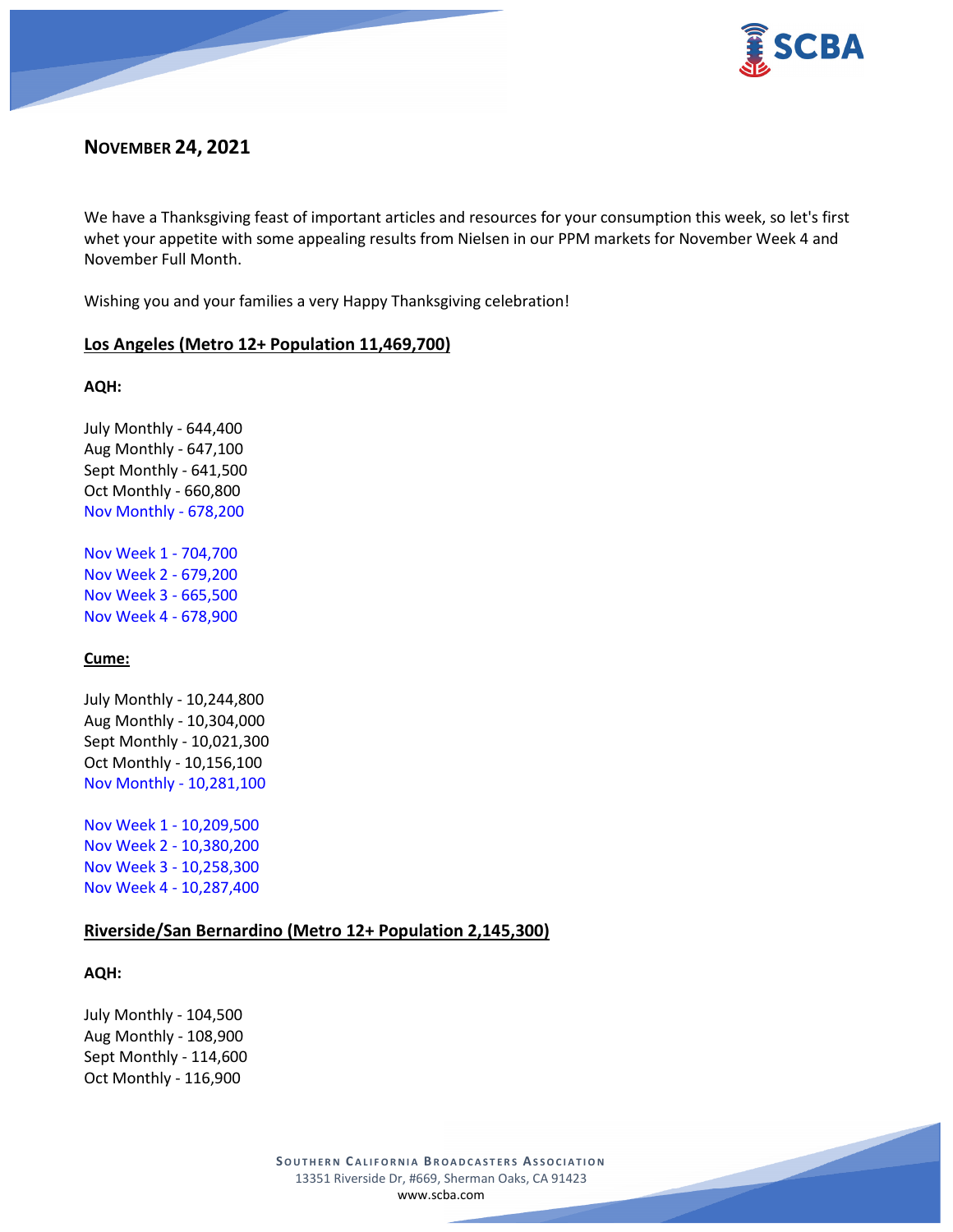

Nov Monthly - 119,700

Nov Week 1 - 116,600 Nov Week 2 - 117,500 Nov Week 3 - 121,900 Nov Week 4 - 122,500

#### **Cume:**

July Monthly - 1,929,800 Aug Monthly - 1,881,700 Sept Monthly - 1,897,900 Oct Monthly - 1,928,200 Nov Monthly - 1,936,300

Nov Week 1 - 1,920,000 Nov Week 2 - 1,967,600 Nov Week 3 - 1,970,900 Nov Week 4 - 1,886,700

## **San Diego (Metro 12+ Population 2,873,100)**

#### **AQH:**

July Monthly - 119,700 Aug Monthly - 129,100 Sept Monthly - 137,300 Oct Monthly - 136,000 Nov Monthly - 141,400

Nov Week 1 - 140,700 Nov Week 2 - 144,300 Nov Week 3 - 144,100 Nov Week 4 -

#### **Cume:**

July Monthly - 2,363,700 Aug Monthly - 2,399,900 Sept Monthly - 2,448,400 Oct Monthly - 2,516,600 Nov Monthly - 2,481,400

Nov Week 1 - 2,414,100 Nov Week 2 - 2,504,800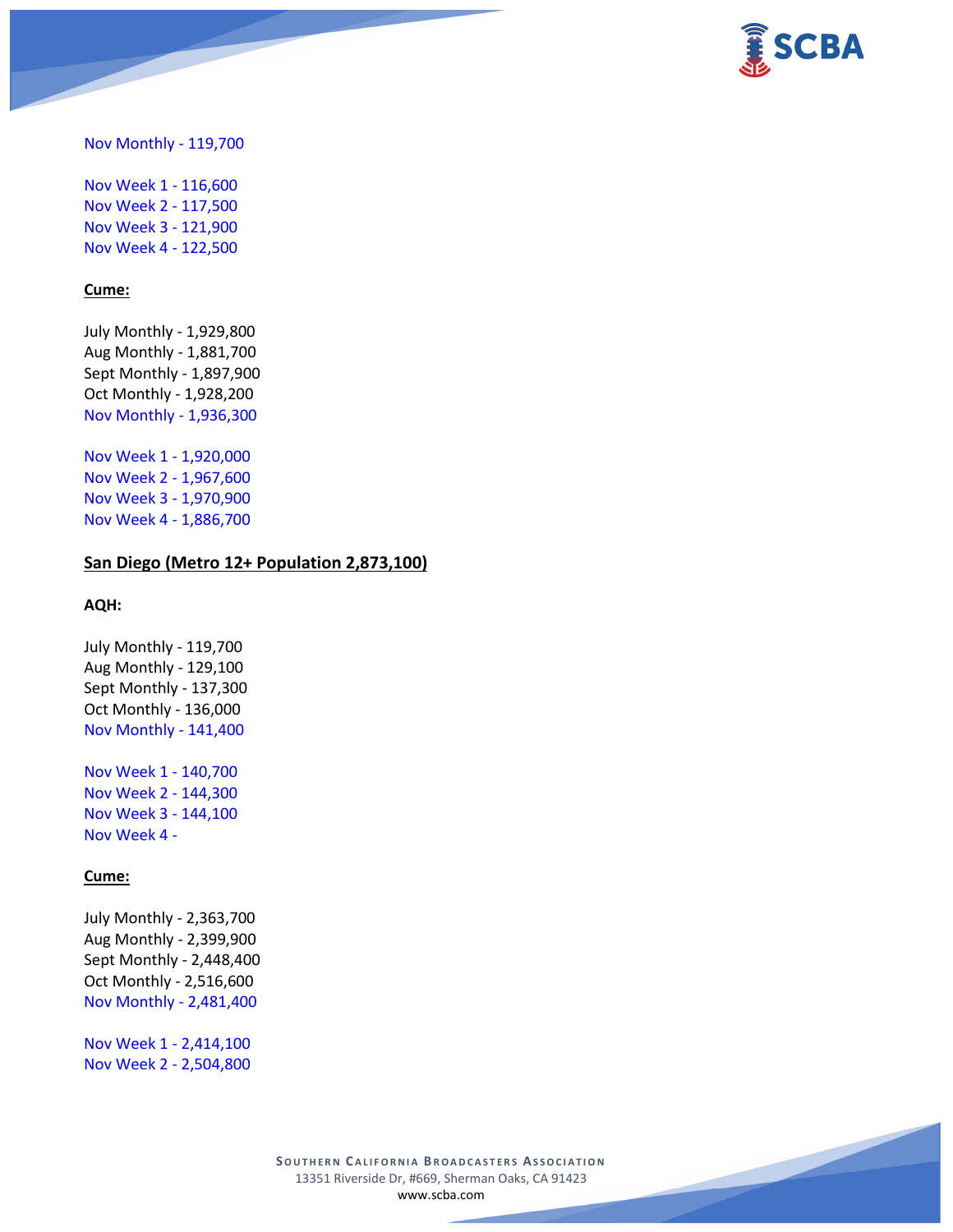

Nov Week 3 - 2,492,400 Nov Week 4 - 2,514,300

**"The game of life is the game of everlasting learning. At least it is if you want to win."** — Charlie Munger

## **RESOURCES AND ARTICLES OF INTEREST TO SALES AND ADVERTISERS**

## **Radio Continues to Nail It for Home Improvement Projects.** Inside Radio (The Media Audit) November 24, 2021 [http://www.insideradio.com/free/radio-continues-to-nail-it-for-home-improvement-projects/article\\_ef15f414-](http://www.insideradio.com/free/radio-continues-to-nail-it-for-home-improvement-projects/article_ef15f414-4cf3-11ec-bfd1-0b24b1116141.html) [4cf3-11ec-bfd1-0b24b1116141.html](http://www.insideradio.com/free/radio-continues-to-nail-it-for-home-improvement-projects/article_ef15f414-4cf3-11ec-bfd1-0b24b1116141.html)

## **Deloitte: Holiday Weekend Sales To Increase 12%.**

Inside Radio November 24, 2021 [http://www.insideradio.com/free/deloitte-holiday-weekend-sales-to-increase-12/article\\_5335ca4c-4cf3-11ec-](http://www.insideradio.com/free/deloitte-holiday-weekend-sales-to-increase-12/article_5335ca4c-4cf3-11ec-9686-6f8713f7490d.html)[9686-6f8713f7490d.html](http://www.insideradio.com/free/deloitte-holiday-weekend-sales-to-increase-12/article_5335ca4c-4cf3-11ec-9686-6f8713f7490d.html)

# **Five observations about small business to shape B2B marketers' 2022 brand and marketing strategies** ANA (Cargo) November 24, 2021 (Orig. November 9, 2021)

[https://www.ana.net/magazines/show/id/forward-2021-11-cargo-no-looking](https://www.ana.net/magazines/show/id/forward-2021-11-cargo-no-looking-back?utm_medium=email&utm_source=smartbrief&utm_campaign=mkc-newsstand-forward_newsletter-ba211115-1119)[back?utm\\_medium=email&utm\\_source=smartbrief&utm\\_campaign=mkc-newsstand-forward\\_newsletter](https://www.ana.net/magazines/show/id/forward-2021-11-cargo-no-looking-back?utm_medium=email&utm_source=smartbrief&utm_campaign=mkc-newsstand-forward_newsletter-ba211115-1119)[ba211115-1119](https://www.ana.net/magazines/show/id/forward-2021-11-cargo-no-looking-back?utm_medium=email&utm_source=smartbrief&utm_campaign=mkc-newsstand-forward_newsletter-ba211115-1119)

# **Podcast's Share Of Ear Hits Double-Digits With The Demo Ad Buyers Like Most.**

Inside Radio November 23, 2021 [http://www.insideradio.com/podcastnewsdaily/podcast-s-share-of-ear-hits-double-digits-with-the-demo-ad](http://www.insideradio.com/podcastnewsdaily/podcast-s-share-of-ear-hits-double-digits-with-the-demo-ad-buyers-like-most/article_4f924a02-4c88-11ec-9fe7-7fd49cc54aa2.html)[buyers-like-most/article\\_4f924a02-4c88-11ec-9fe7-7fd49cc54aa2.html](http://www.insideradio.com/podcastnewsdaily/podcast-s-share-of-ear-hits-double-digits-with-the-demo-ad-buyers-like-most/article_4f924a02-4c88-11ec-9fe7-7fd49cc54aa2.html)

## **Citing Dangers Of Social Media, Lush Cosmetics Deactivates Its Accounts**

MediaPost November 23, 2021 [https://www.mediapost.com/publications/article/368891/citing-dangers-of-social-media-lush-cosmetics](https://www.mediapost.com/publications/article/368891/citing-dangers-of-social-media-lush-cosmetics-dea.html?utm_source=newsletter&utm_medium=email&utm_content=readnow&utm_campaign=124394&hashid=akE-7z-LS1W9CYmV5M9xXA)[dea.html?utm\\_source=newsletter&utm\\_medium=email&utm\\_content=readnow&utm\\_campaign=124394&has](https://www.mediapost.com/publications/article/368891/citing-dangers-of-social-media-lush-cosmetics-dea.html?utm_source=newsletter&utm_medium=email&utm_content=readnow&utm_campaign=124394&hashid=akE-7z-LS1W9CYmV5M9xXA) [hid=akE-7z-LS1W9CYmV5M9xXA](https://www.mediapost.com/publications/article/368891/citing-dangers-of-social-media-lush-cosmetics-dea.html?utm_source=newsletter&utm_medium=email&utm_content=readnow&utm_campaign=124394&hashid=akE-7z-LS1W9CYmV5M9xXA)

# **LA Auto Show Generates Plenty Of News, Much Of It Electric**

MediaPost November 22, 2021

[https://www.mediapost.com/publications/article/368892/la-auto-show-generates-plenty-of-news-much-of](https://www.mediapost.com/publications/article/368892/la-auto-show-generates-plenty-of-news-much-of-it.html?utm_source=newsletter&utm_medium=email&utm_content=readmore&utm_campaign=124393&hashid=au6ZkoL8RxyZjDFsyTiFwg)[it.html?utm\\_source=newsletter&utm\\_medium=email&utm\\_content=readmore&utm\\_campaign=124393&hashi](https://www.mediapost.com/publications/article/368892/la-auto-show-generates-plenty-of-news-much-of-it.html?utm_source=newsletter&utm_medium=email&utm_content=readmore&utm_campaign=124393&hashid=au6ZkoL8RxyZjDFsyTiFwg) [d=au6ZkoL8RxyZjDFsyTiFwg](https://www.mediapost.com/publications/article/368892/la-auto-show-generates-plenty-of-news-much-of-it.html?utm_source=newsletter&utm_medium=email&utm_content=readmore&utm_campaign=124393&hashid=au6ZkoL8RxyZjDFsyTiFwg)

# **Democrats Demand Answers From Facebook About Ad Targeting To Teens**

MediaPost November 22, 2021 [https://www.mediapost.com/publications/article/368872/democrats-press-facebook-for-answers-about-ad](https://www.mediapost.com/publications/article/368872/democrats-press-facebook-for-answers-about-ad-targ.html?utm_source=newsletter&utm_medium=email&utm_content=headline&utm_campaign=124392&hashid=3ryQP86FTTiyUS5w5BYR2g)[targ.html?utm\\_source=newsletter&utm\\_medium=email&utm\\_content=headline&utm\\_campaign=124392&has](https://www.mediapost.com/publications/article/368872/democrats-press-facebook-for-answers-about-ad-targ.html?utm_source=newsletter&utm_medium=email&utm_content=headline&utm_campaign=124392&hashid=3ryQP86FTTiyUS5w5BYR2g) [hid=3ryQP86FTTiyUS5w5BYR2g](https://www.mediapost.com/publications/article/368872/democrats-press-facebook-for-answers-about-ad-targ.html?utm_source=newsletter&utm_medium=email&utm_content=headline&utm_campaign=124392&hashid=3ryQP86FTTiyUS5w5BYR2g)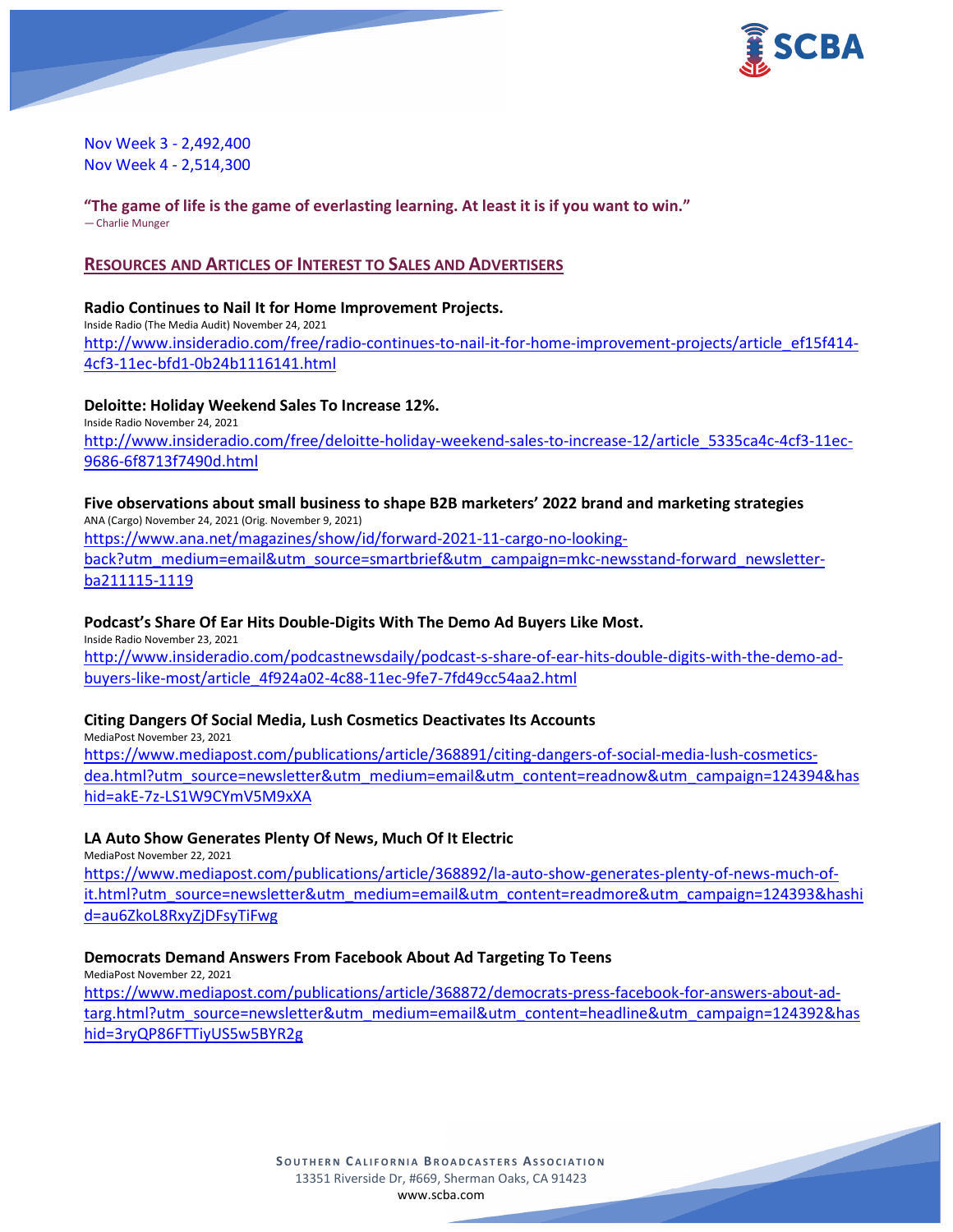

## **Furniture & Mattress Retailers Are Facing A New Reality. Here's How Radio Can Help.**

Inside Radio (RAB/Home Furnishings Association) November 22, 2021 [http://www.insideradio.com/free/furniture-mattress-retailers-are-facing-a-new-reality-here-s-how-radio-can](http://www.insideradio.com/free/furniture-mattress-retailers-are-facing-a-new-reality-here-s-how-radio-can-help/article_f655c548-4b76-11ec-b80a-fb999760762a.html)[help/article\\_f655c548-4b76-11ec-b80a-fb999760762a.html](http://www.insideradio.com/free/furniture-mattress-retailers-are-facing-a-new-reality-here-s-how-radio-can-help/article_f655c548-4b76-11ec-b80a-fb999760762a.html)

## **Another Big Week, Indeed, For Spot Radio Stars**

Radio + Television Business Report November 22, 2021 <https://www.rbr.com/mmr-112221/>

## **Zenith: Travel Category Ad Spend Finally On The Road To Recovery**

MediaPost November 22, 2021 [https://www.mediapost.com/publications/article/368861/zenith-travel-category-ad-spend-finally-on-the](https://www.mediapost.com/publications/article/368861/zenith-travel-category-ad-spend-finally-on-the-ro.html?utm_source=newsletter&utm_medium=email&utm_content=headline&utm_campaign=124389&hashid=MvrWDWYNRcOEFJu_y2GIhQ)[ro.html?utm\\_source=newsletter&utm\\_medium=email&utm\\_content=headline&utm\\_campaign=124389&hashi](https://www.mediapost.com/publications/article/368861/zenith-travel-category-ad-spend-finally-on-the-ro.html?utm_source=newsletter&utm_medium=email&utm_content=headline&utm_campaign=124389&hashid=MvrWDWYNRcOEFJu_y2GIhQ) [d=MvrWDWYNRcOEFJu\\_y2GIhQ](https://www.mediapost.com/publications/article/368861/zenith-travel-category-ad-spend-finally-on-the-ro.html?utm_source=newsletter&utm_medium=email&utm_content=headline&utm_campaign=124389&hashid=MvrWDWYNRcOEFJu_y2GIhQ)

## **Gift Retailers Are Spending Twice What They Did A Year Ago On Podcasts.**

Inside Radio November 22, 2021 [http://www.insideradio.com/podcastnewsdaily/gift-retailers-are-spending-twice-what-they-did-a-year-ago-on](http://www.insideradio.com/podcastnewsdaily/gift-retailers-are-spending-twice-what-they-did-a-year-ago-on-podcasts/article_60784e02-4bc0-11ec-8ccd-9baa9d48425e.html)[podcasts/article\\_60784e02-4bc0-11ec-8ccd-9baa9d48425e.html](http://www.insideradio.com/podcastnewsdaily/gift-retailers-are-spending-twice-what-they-did-a-year-ago-on-podcasts/article_60784e02-4bc0-11ec-8ccd-9baa9d48425e.html)

## **Sales Development: 5 Ways to Grow Revenue Without Selling New Customers**

The Center For Sales Strategy (Kurt Sima) November 22, 2021 [https://blog.thecenterforsalesstrategy.com/blog/sales-development-5-ways-to-grow-revenue-without-selling](https://blog.thecenterforsalesstrategy.com/blog/sales-development-5-ways-to-grow-revenue-without-selling-new-customer?utm_medium=email&_hsmi=185959033&_hsenc=p2ANqtz-8eZ2AsKhBfcudWlljidu05C3s9OLI1WzcqoWWCfFovYXDKwdtYhqhn6V9egUN1A9s1eECTk9kU_Vb7ZvdSCRZYykQ9VQ&utm_content=185959033&utm_source=hs_email)[new-customer?utm\\_medium=email&\\_hsmi=185959033&\\_hsenc=p2ANqtz-](https://blog.thecenterforsalesstrategy.com/blog/sales-development-5-ways-to-grow-revenue-without-selling-new-customer?utm_medium=email&_hsmi=185959033&_hsenc=p2ANqtz-8eZ2AsKhBfcudWlljidu05C3s9OLI1WzcqoWWCfFovYXDKwdtYhqhn6V9egUN1A9s1eECTk9kU_Vb7ZvdSCRZYykQ9VQ&utm_content=185959033&utm_source=hs_email)[8eZ2AsKhBfcudWlljidu05C3s9OLI1WzcqoWWCfFovYXDKwdtYhqhn6V9egUN1A9s1eECTk9kU\\_Vb7ZvdSCRZYykQ9](https://blog.thecenterforsalesstrategy.com/blog/sales-development-5-ways-to-grow-revenue-without-selling-new-customer?utm_medium=email&_hsmi=185959033&_hsenc=p2ANqtz-8eZ2AsKhBfcudWlljidu05C3s9OLI1WzcqoWWCfFovYXDKwdtYhqhn6V9egUN1A9s1eECTk9kU_Vb7ZvdSCRZYykQ9VQ&utm_content=185959033&utm_source=hs_email) [VQ&utm\\_content=185959033&utm\\_source=hs\\_email](https://blog.thecenterforsalesstrategy.com/blog/sales-development-5-ways-to-grow-revenue-without-selling-new-customer?utm_medium=email&_hsmi=185959033&_hsenc=p2ANqtz-8eZ2AsKhBfcudWlljidu05C3s9OLI1WzcqoWWCfFovYXDKwdtYhqhn6V9egUN1A9s1eECTk9kU_Vb7ZvdSCRZYykQ9VQ&utm_content=185959033&utm_source=hs_email)

# **Report Predicts Spending To Grow In 2022-23 (Though By Less) In Key Market Segments.**

Inside Radio (Group M) November 22, 2021 [http://www.insideradio.com/free/report-predicts-spending-to-grow-in-2022-23-though-by-less-in-key-market](http://www.insideradio.com/free/report-predicts-spending-to-grow-in-2022-23-though-by-less-in-key-market-segments/article_b76a9520-4b76-11ec-8095-d7c6ec8cd098.html)[segments/article\\_b76a9520-4b76-11ec-8095-d7c6ec8cd098.html](http://www.insideradio.com/free/report-predicts-spending-to-grow-in-2022-23-though-by-less-in-key-market-segments/article_b76a9520-4b76-11ec-8095-d7c6ec8cd098.html)

## **Capturing Institutional Dollars**

Radio Ink (Charlie Sislen) November 22, 2021 [https://radioink.com/2021/11/22/capturing-institutional](https://radioink.com/2021/11/22/capturing-institutional-dollars/?vgo_ee=g4MdIIvetgiR1mkR7kijJ4BI1h38V58Ke8bVrp%2FmcsM%3D)[dollars/?vgo\\_ee=g4MdIIvetgiR1mkR7kijJ4BI1h38V58Ke8bVrp%2FmcsM%3D](https://radioink.com/2021/11/22/capturing-institutional-dollars/?vgo_ee=g4MdIIvetgiR1mkR7kijJ4BI1h38V58Ke8bVrp%2FmcsM%3D)

## **The List Of 9 Opportunities To Boost Your Sales**

Radio Ink (Loyd Ford) November 22, 2021 [https://radioink.com/2021/11/22/the-list-of-9-opportunities-to-boost-your](https://radioink.com/2021/11/22/the-list-of-9-opportunities-to-boost-your-sales/?vgo_ee=g4MdIIvetgiR1mkR7kijJ4BI1h38V58Ke8bVrp%2FmcsM%3D)[sales/?vgo\\_ee=g4MdIIvetgiR1mkR7kijJ4BI1h38V58Ke8bVrp%2FmcsM%3D](https://radioink.com/2021/11/22/the-list-of-9-opportunities-to-boost-your-sales/?vgo_ee=g4MdIIvetgiR1mkR7kijJ4BI1h38V58Ke8bVrp%2FmcsM%3D)

**3 Steps to Creating a Loyal Customer** SalesFuel November 20, 2021 <https://salesfuel.com/3-steps-to-creating-a-loyal-customer/>

> **SOUTHERN C ALIFORNIA B ROADCASTERS ASSOCIATION** 13351 Riverside Dr, #669, Sherman Oaks, CA 91423 [www.scba.com](http://www.scba.com/)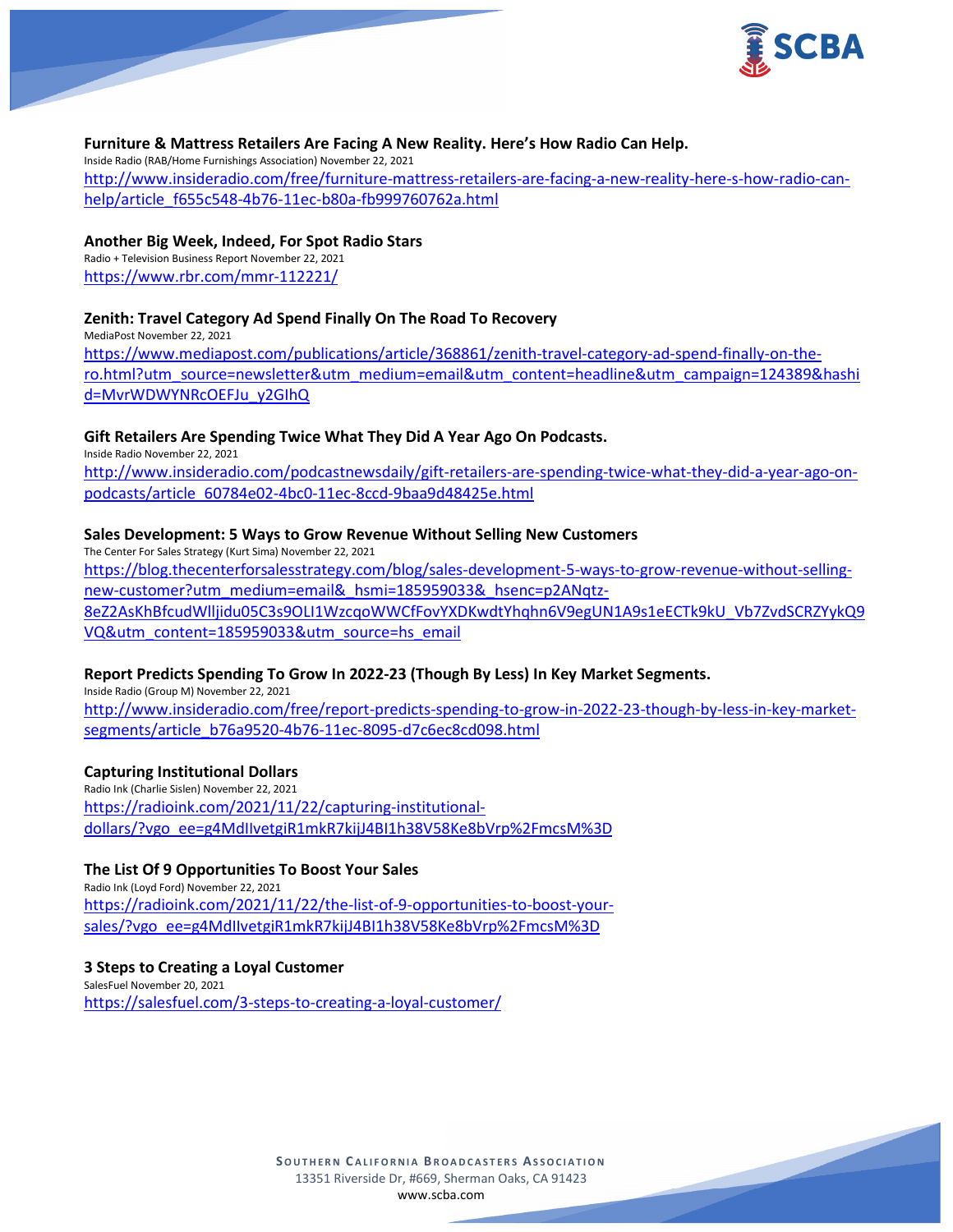

## **Sales Negotiations: 6 Tips (+1) to Be More Successful**

SalesFuel November 20, 2021 <https://salesfuel.com/sales-negotiations-6-tips-1-to-be-more-successful/>

## **Spam Trigger Words and Text to Avoid Today and Beyond**

SalesFuel November 20, 2021 <https://salesfuel.com/spam-trigger-words-and-text-to-avoid-today-and-beyond/>

## **Analyst: Supply chain snafus won't make a big difference this Christmas**

Chain Store Age November 19, 2021 [https://chainstoreage.com/analyst-supply-chain-snafus-wont-make-big-difference](https://chainstoreage.com/analyst-supply-chain-snafus-wont-make-big-difference-christmas?oly_enc_id=8319H4585489H7M&utm_source=omeda&utm_medium=email&utm_campaign=NL_CSA+Day+Breaker&utm_keyword=)[christmas?oly\\_enc\\_id=8319H4585489H7M&utm\\_source=omeda&utm\\_medium=email&utm\\_campaign=NL\\_CSA](https://chainstoreage.com/analyst-supply-chain-snafus-wont-make-big-difference-christmas?oly_enc_id=8319H4585489H7M&utm_source=omeda&utm_medium=email&utm_campaign=NL_CSA+Day+Breaker&utm_keyword=) [+Day+Breaker&utm\\_keyword=](https://chainstoreage.com/analyst-supply-chain-snafus-wont-make-big-difference-christmas?oly_enc_id=8319H4585489H7M&utm_source=omeda&utm_medium=email&utm_campaign=NL_CSA+Day+Breaker&utm_keyword=)

## **Better Help Held On To Top Spot In October As Podcasting's Biggest Ad Buyer.**

Inside Radio (Magellan AI) November 19, 2021 [http://www.insideradio.com/free/better-help-held-on-to-top-spot-in-october-as-podcasting-s-biggest-ad](http://www.insideradio.com/free/better-help-held-on-to-top-spot-in-october-as-podcasting-s-biggest-ad-buyer/article_d956f1a8-490d-11ec-be32-ab997cf40bac.html)[buyer/article\\_d956f1a8-490d-11ec-be32-ab997cf40bac.html](http://www.insideradio.com/free/better-help-held-on-to-top-spot-in-october-as-podcasting-s-biggest-ad-buyer/article_d956f1a8-490d-11ec-be32-ab997cf40bac.html)

# **Surprise! You're Listening To The Radio**

Jacobs Media Strategies (Fred Jacobs) November 19, 2021 <https://jacobsmedia.com/surprise-youre-listening-to-the-radio/>

## **State AGs To Probe Instagram's Effects On Children**

MediaPost November 19, 2021 [https://www.mediapost.com/publications/article/368823/state-ags-to-probe-instagrams-effects-on](https://www.mediapost.com/publications/article/368823/state-ags-to-probe-instagrams-effects-on-children.html?utm_source=newsletter&utm_medium=email&utm_content=readmore&utm_campaign=124360&hashid=Xbl3-p0DS1exdHSa15Xu_g)[children.html?utm\\_source=newsletter&utm\\_medium=email&utm\\_content=readmore&utm\\_campaign=124360](https://www.mediapost.com/publications/article/368823/state-ags-to-probe-instagrams-effects-on-children.html?utm_source=newsletter&utm_medium=email&utm_content=readmore&utm_campaign=124360&hashid=Xbl3-p0DS1exdHSa15Xu_g) [&hashid=Xbl3-p0DS1exdHSa15Xu\\_g](https://www.mediapost.com/publications/article/368823/state-ags-to-probe-instagrams-effects-on-children.html?utm_source=newsletter&utm_medium=email&utm_content=readmore&utm_campaign=124360&hashid=Xbl3-p0DS1exdHSa15Xu_g)

## **Radio Fuels Consumer Shopping at Local and Online Auto Parts Stores.**

Inside Radio (The Media Audit) November 19, 2021 [http://www.insideradio.com/free/radio-fuels-consumer-shopping-at-local-and-online-auto-parts](http://www.insideradio.com/free/radio-fuels-consumer-shopping-at-local-and-online-auto-parts-stores/article_f9e076b0-490d-11ec-a1f5-ff4da0501108.html)[stores/article\\_f9e076b0-490d-11ec-a1f5-ff4da0501108.html](http://www.insideradio.com/free/radio-fuels-consumer-shopping-at-local-and-online-auto-parts-stores/article_f9e076b0-490d-11ec-a1f5-ff4da0501108.html)

## **How to Help Your Team Hit Quota During the Holiday Season**

HubSpot November 19, 2021 [https://blog.hubspot.com/sales/hitting-holiday](https://blog.hubspot.com/sales/hitting-holiday-quotas?__hstc=201195441.1a2963a9d1dd576753980fbe6c5d29cc.1612388323114.1637175854329.1637350758305.73&__hssc=201195441.1.1637350758305&__hsfp=214331157)[quotas?\\_\\_hstc=201195441.1a2963a9d1dd576753980fbe6c5d29cc.1612388323114.1637175854329.163735075](https://blog.hubspot.com/sales/hitting-holiday-quotas?__hstc=201195441.1a2963a9d1dd576753980fbe6c5d29cc.1612388323114.1637175854329.1637350758305.73&__hssc=201195441.1.1637350758305&__hsfp=214331157) [8305.73&\\_\\_hssc=201195441.1.1637350758305&\\_\\_hsfp=214331157](https://blog.hubspot.com/sales/hitting-holiday-quotas?__hstc=201195441.1a2963a9d1dd576753980fbe6c5d29cc.1612388323114.1637175854329.1637350758305.73&__hssc=201195441.1.1637350758305&__hsfp=214331157)

## **Local Radio Helped Make Me at Home in Texas**

**In the streaming age, local stations are an underappreciated part of a community.** WSJ November 19, 2021

[https://www.wsj.com/articles/radio-helped-make-me-at-home-in-texas-local-advertisements-austin-economy](https://www.wsj.com/articles/radio-helped-make-me-at-home-in-texas-local-advertisements-austin-economy-housing-11637184163)[housing-11637184163](https://www.wsj.com/articles/radio-helped-make-me-at-home-in-texas-local-advertisements-austin-economy-housing-11637184163)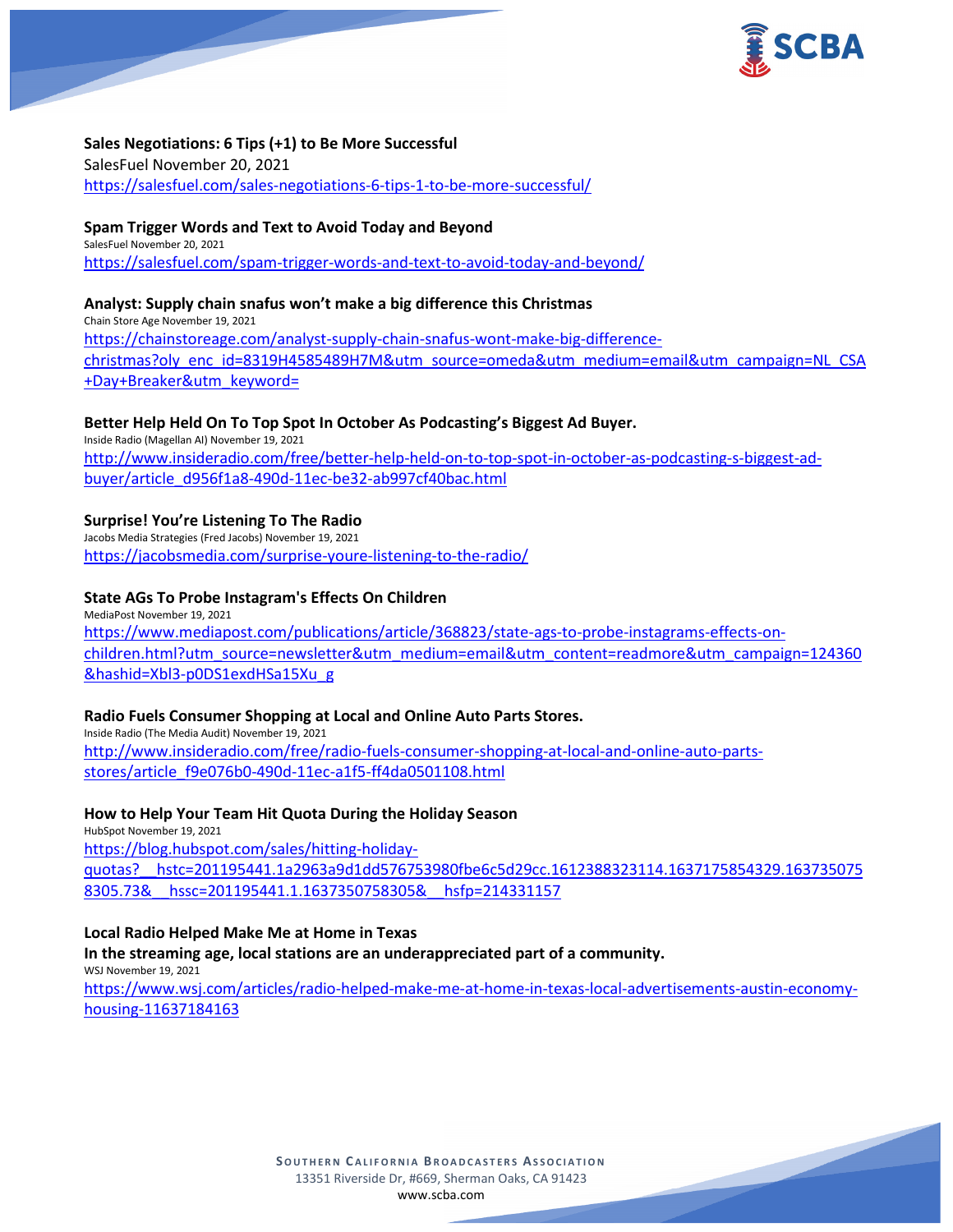

## **RESOURCES AND ARTICLES OF INTEREST TO MANAGERS FOR PLANNING AND FORECASTING:**

# **Inflation Spikes Will Raise Annual Rate Adjustments For Some Music Licensing Deals.**

Inside Radio (Copyright Royalty Board) November 24, 2021 [http://www.insideradio.com/free/inflation-spikes-will-raise-annual-rate-adjustments-for-some-music-licensing](http://www.insideradio.com/free/inflation-spikes-will-raise-annual-rate-adjustments-for-some-music-licensing-deals/article_789384c8-4cf3-11ec-8a26-2f770a9dcee8.html)[deals/article\\_789384c8-4cf3-11ec-8a26-2f770a9dcee8.html](http://www.insideradio.com/free/inflation-spikes-will-raise-annual-rate-adjustments-for-some-music-licensing-deals/article_789384c8-4cf3-11ec-8a26-2f770a9dcee8.html)

## **New Patent Enables Drive Time Metrics To Track In-Car Audio Listening.**

Inside Radio (Drive Time Metrics) November 23, 2021 [http://www.insideradio.com/free/new-patent-enables-drive-time-metrics-to-track-in-car-audio](http://www.insideradio.com/free/new-patent-enables-drive-time-metrics-to-track-in-car-audio-listening/article_40be501e-4ca8-11ec-843d-b35f43aeaf0d.html)[listening/article\\_40be501e-4ca8-11ec-843d-b35f43aeaf0d.html](http://www.insideradio.com/free/new-patent-enables-drive-time-metrics-to-track-in-car-audio-listening/article_40be501e-4ca8-11ec-843d-b35f43aeaf0d.html)

#### **Sales Leaders' Top Challenges — Coaching**

The Center For Sales Strategy (Trey Morris) November 23, 2021 [https://blog.thecenterforsalesstrategy.com/sales-leaders-top-challenges](https://blog.thecenterforsalesstrategy.com/sales-leaders-top-challenges-coaching?utm_campaign=subscriber&utm_medium=email&_hsmi=186427067&_hsenc=p2ANqtz-_UOX01MNnGElR_juJIgDzpH5uLNULHzbO9IzXMR8Vkan71o3t4ap63lHOLfVcDkxVhEx-h5jseiMnnxjOPgto_r-RR-g&utm_content=186427067&utm_source=hs_email)[coaching?utm\\_campaign=subscriber&utm\\_medium=email&\\_hsmi=186427067&\\_hsenc=p2ANqtz-](https://blog.thecenterforsalesstrategy.com/sales-leaders-top-challenges-coaching?utm_campaign=subscriber&utm_medium=email&_hsmi=186427067&_hsenc=p2ANqtz-_UOX01MNnGElR_juJIgDzpH5uLNULHzbO9IzXMR8Vkan71o3t4ap63lHOLfVcDkxVhEx-h5jseiMnnxjOPgto_r-RR-g&utm_content=186427067&utm_source=hs_email) [\\_UOX01MNnGElR\\_juJIgDzpH5uLNULHzbO9IzXMR8Vkan71o3t4ap63lHOLfVcDkxVhEx-h5jseiMnnxjOPgto\\_r-RR](https://blog.thecenterforsalesstrategy.com/sales-leaders-top-challenges-coaching?utm_campaign=subscriber&utm_medium=email&_hsmi=186427067&_hsenc=p2ANqtz-_UOX01MNnGElR_juJIgDzpH5uLNULHzbO9IzXMR8Vkan71o3t4ap63lHOLfVcDkxVhEx-h5jseiMnnxjOPgto_r-RR-g&utm_content=186427067&utm_source=hs_email)[g&utm\\_content=186427067&utm\\_source=hs\\_email](https://blog.thecenterforsalesstrategy.com/sales-leaders-top-challenges-coaching?utm_campaign=subscriber&utm_medium=email&_hsmi=186427067&_hsenc=p2ANqtz-_UOX01MNnGElR_juJIgDzpH5uLNULHzbO9IzXMR8Vkan71o3t4ap63lHOLfVcDkxVhEx-h5jseiMnnxjOPgto_r-RR-g&utm_content=186427067&utm_source=hs_email)

## **Resistance To Radio Royalty Strengthens With 200 Opponents In The House.**

Inside Radio November 23, 2021 [http://www.insideradio.com/free/resistance-to-radio-royalty-strengthens-with-200-opponents-in-the](http://www.insideradio.com/free/resistance-to-radio-royalty-strengthens-with-200-opponents-in-the-house/article_ecf65006-4c31-11ec-ab99-4befdea34927.html)[house/article\\_ecf65006-4c31-11ec-ab99-4befdea34927.html](http://www.insideradio.com/free/resistance-to-radio-royalty-strengthens-with-200-opponents-in-the-house/article_ecf65006-4c31-11ec-ab99-4befdea34927.html)

## **It's Time For The Digital Ad Industry's "Great Reset"**

ad exchanger November 23, 2021 <https://www.adexchanger.com/data-driven-thinking/its-time-for-the-digital-ad-industrys-great-reset/>

## **Nielsen To Measure Individual TV Commercials Starting In 2022.**

Inside Radio November 22, 2021 [http://www.insideradio.com/free/nielsen-to-measure-individual-tv-commercials-starting-in-](http://www.insideradio.com/free/nielsen-to-measure-individual-tv-commercials-starting-in-2022/article_b5ea28a6-4bcf-11ec-a788-77f540710c46.html)[2022/article\\_b5ea28a6-4bcf-11ec-a788-77f540710c46.html](http://www.insideradio.com/free/nielsen-to-measure-individual-tv-commercials-starting-in-2022/article_b5ea28a6-4bcf-11ec-a788-77f540710c46.html)

#### **Registration Now Open For Jacobs Media's Techsurvey 2022.**

Inside Radio November 22, 2021 [http://www.insideradio.com/free/registration-now-open-for-jacobs-media-s-techsurvey-](http://www.insideradio.com/free/registration-now-open-for-jacobs-media-s-techsurvey-2022/article_d20dcab6-4bd8-11ec-8c94-ff8152f71321.html)[2022/article\\_d20dcab6-4bd8-11ec-8c94-ff8152f71321.html](http://www.insideradio.com/free/registration-now-open-for-jacobs-media-s-techsurvey-2022/article_d20dcab6-4bd8-11ec-8c94-ff8152f71321.html)

## **'Broadcasting Is Embracing The New Normal'**

Radio + Television Business Report November 22, 2021 <https://www.rbr.com/broadcasting-is-embracing-the-new-normal/>

#### **How To Make Marketing More Magical And Powerful**

Forbes November 20, 2021 [https://www.forbes.com/sites/kianbakhtiari/2021/11/20/how-to-make-marketing-more-magical-and](https://www.forbes.com/sites/kianbakhtiari/2021/11/20/how-to-make-marketing-more-magical-and-powerful/?sh=45d432ff264d)[powerful/?sh=45d432ff264d](https://www.forbes.com/sites/kianbakhtiari/2021/11/20/how-to-make-marketing-more-magical-and-powerful/?sh=45d432ff264d)

> **SOUTHERN C ALIFORNIA B ROADCASTERS ASSOCIATION** 13351 Riverside Dr, #669, Sherman Oaks, CA 91423 [www.scba.com](http://www.scba.com/)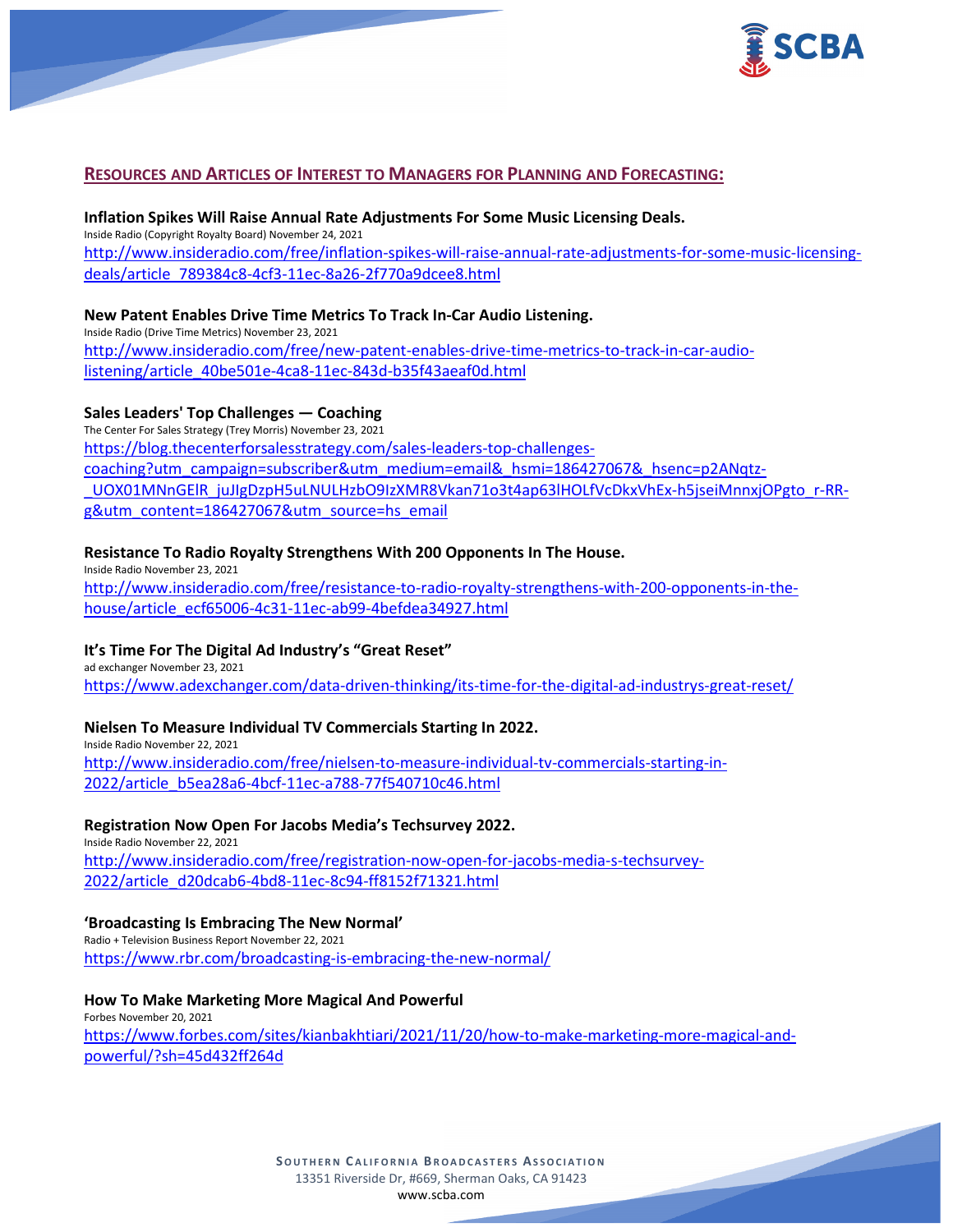

## **Use Political Techniques to Tweak Your Sales Strategy**

SalesFuel November 20, 2021 <https://salesfuel.com/use-political-techniques-to-tweak-your-sales-strategy/>

# **Ad Spending Jumped 8.2% in October, SMI Says.**

Inside Radio November 19, 2021 [http://www.insideradio.com/free/ad-spending-jumped-8-2-in-october-smi-says/article\\_40a9b976-490e-11ec](http://www.insideradio.com/free/ad-spending-jumped-8-2-in-october-smi-says/article_40a9b976-490e-11ec-a526-dfddd584f9d7.html)[a526-dfddd584f9d7.html](http://www.insideradio.com/free/ad-spending-jumped-8-2-in-october-smi-says/article_40a9b976-490e-11ec-a526-dfddd584f9d7.html)

#### **U.S. Ad Market Expands 8% In October, Seventh Consecutive Month Of Growth**

MediaPost November 19, 2021 [https://www.mediapost.com/publications/article/368783/us-ad-market-expands-8-in-october-seventh](https://www.mediapost.com/publications/article/368783/us-ad-market-expands-8-in-october-seventh-cons.html?utm_source=newsletter&utm_medium=email&utm_content=readmore&utm_campaign=124359&hashid=CKfKjD-IQuCPkoXp87oXHg)[cons.html?utm\\_source=newsletter&utm\\_medium=email&utm\\_content=readmore&utm\\_campaign=124359&ha](https://www.mediapost.com/publications/article/368783/us-ad-market-expands-8-in-october-seventh-cons.html?utm_source=newsletter&utm_medium=email&utm_content=readmore&utm_campaign=124359&hashid=CKfKjD-IQuCPkoXp87oXHg) [shid=CKfKjD-IQuCPkoXp87oXHg](https://www.mediapost.com/publications/article/368783/us-ad-market-expands-8-in-october-seventh-cons.html?utm_source=newsletter&utm_medium=email&utm_content=readmore&utm_campaign=124359&hashid=CKfKjD-IQuCPkoXp87oXHg)

#### **October's Ad Market Was Hot. Are Advertisers Cool To Radio/TV?**

Radio + Television Business Report November 19, 2021 <https://www.rbr.com/smi-102021-ad-tracker-usa/>

#### **Nielsen's August 'Gauge' Remains Relatively Flat For Streaming**

MediaPost November 18, 2021 [https://www.mediapost.com/publications/article/368822/nielsens-august-gauge-remains-relatively-flat](https://www.mediapost.com/publications/article/368822/nielsens-august-gauge-remains-relatively-flat-f.html?utm_source=newsletter&utm_medium=email&utm_content=headline&utm_campaign=124365&hashid=0GmwUb-VQzGl9svJRwTNrA)[f.html?utm\\_source=newsletter&utm\\_medium=email&utm\\_content=headline&utm\\_campaign=124365&hashid=](https://www.mediapost.com/publications/article/368822/nielsens-august-gauge-remains-relatively-flat-f.html?utm_source=newsletter&utm_medium=email&utm_content=headline&utm_campaign=124365&hashid=0GmwUb-VQzGl9svJRwTNrA) [0GmwUb-VQzGl9svJRwTNrA](https://www.mediapost.com/publications/article/368822/nielsens-august-gauge-remains-relatively-flat-f.html?utm_source=newsletter&utm_medium=email&utm_content=headline&utm_campaign=124365&hashid=0GmwUb-VQzGl9svJRwTNrA)

#### **GroupM Finds 'New Economy' Replacing Advertising's Pre-Pandemic One, Sees Big Shifts**

MediaPost November 18, 2021 [https://www.mediapost.com/publications/article/368786/groupm-finds-new-economy-replacing-](https://www.mediapost.com/publications/article/368786/groupm-finds-new-economy-replacing-advertisings.html?utm_source=newsletter&utm_medium=email&utm_content=headline&utm_campaign=124359&hashid=Ve5JZKTKSqeWX_xKNGkM1A)

[advertisings.html?utm\\_source=newsletter&utm\\_medium=email&utm\\_content=headline&utm\\_campaign=1243](https://www.mediapost.com/publications/article/368786/groupm-finds-new-economy-replacing-advertisings.html?utm_source=newsletter&utm_medium=email&utm_content=headline&utm_campaign=124359&hashid=Ve5JZKTKSqeWX_xKNGkM1A) [59&hashid=Ve5JZKTKSqeWX\\_xKNGkM1A](https://www.mediapost.com/publications/article/368786/groupm-finds-new-economy-replacing-advertisings.html?utm_source=newsletter&utm_medium=email&utm_content=headline&utm_campaign=124359&hashid=Ve5JZKTKSqeWX_xKNGkM1A)

## **10 Ways to Manage Your Team for Out-of-Office Days**

Calendar November 18, 2021 <https://www.calendar.com/blog/10-ways-to-manage-your-team-for-out-of-office-days/>